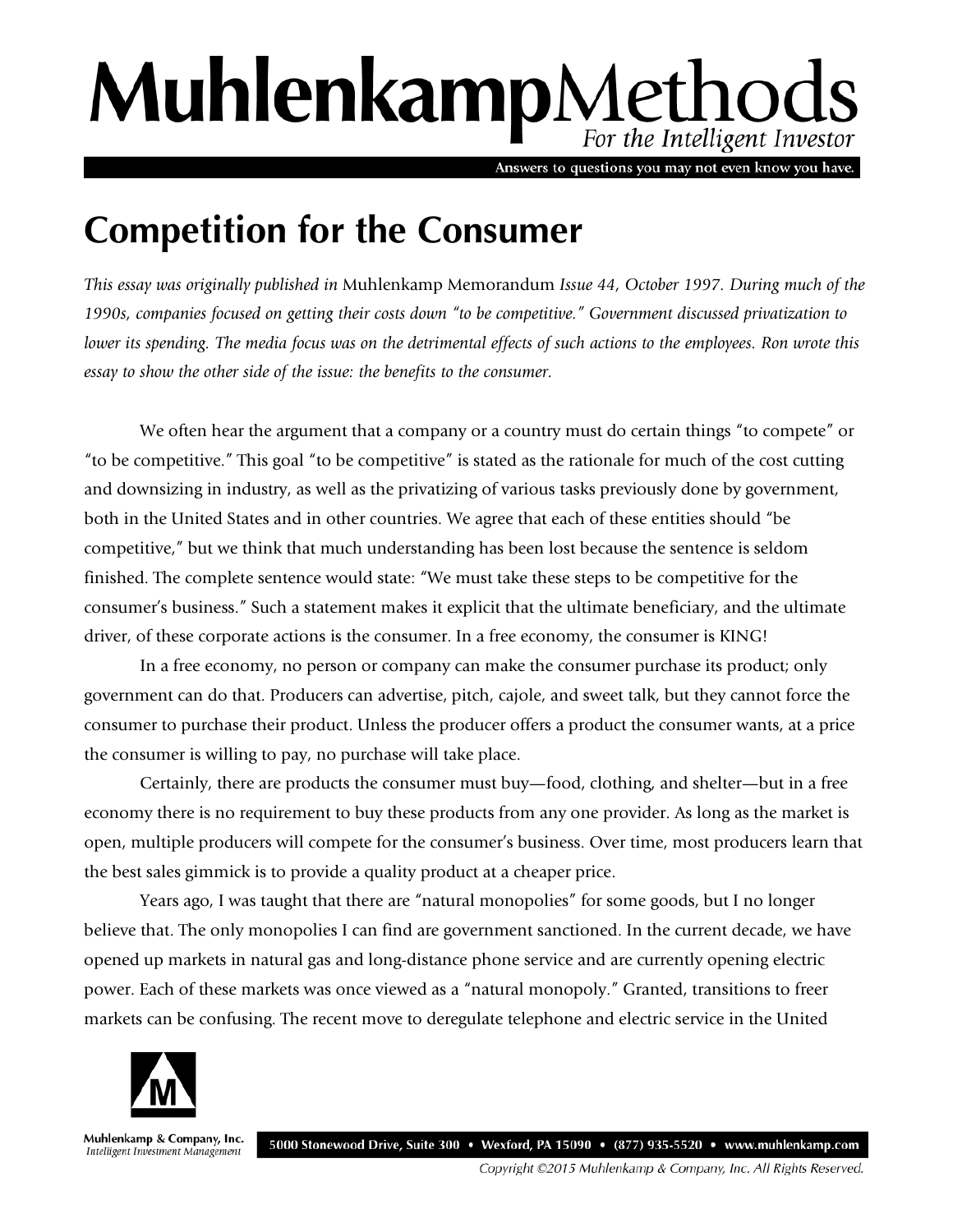States has resulted in some confusion and complaints because people are now asked to make choices they didn't previously have to make. I am told that some people in Russia have similar complaints now that they have choices in buying food and clothing.

The beauty of a free market is that consumers who don't want to spend their time shopping to save the last nickel still benefit from the actions of their neighbors who do. This competition for the consumer's business drives all producers to produce better products at lower prices. I must admit that I didn't understand much of the above until I read Sam Walton's autobiography. Sam Walton founded Wal-Mart. He perceived his job as that of a purchasing agent for his customers. There is nothing you can buy at Wal-Mart that you can't buy somewhere else. The only thing that Wal-Mart claims (or advertises) is lower prices. The sole task Sam set for himself was to bring existing products to his customers at a lower price. He did it well enough to become the richest man in the country.

As an investment manager, I am embarrassed to admit that I never bought a share of Wal-Mart. My rationale was that retailing is the world's second oldest profession; what can Sam Walton do that Kmart can't copy in six weeks or Sears copy in six months? It wasn't until I read Sam's book that I learned that Sam had worked for, and run a franchise store for, a discount retailer. He left because he thought his ideas for lowering costs and prices had merit, but the franchisor wasn't interested in his ideas. And Kmart chose to fight his ideas rather than co-opt them. (Remember that Kmart was the leading discount retailer at the time. Sam Walton and his ideas eclipsed Kmart in 20 years.)

In a free market, the consumer is king. If you serve the consumer by providing a product or service that he or she values, you can get rich. But of equal importance, you can get rich *only* by providing a product that the consumer values. Many is the inventor who created a new product he thought was great, but the consumer wasn't interested. Many is the engineer who improved an existing product (by his standard) only to be chagrined when the consumer didn't appreciate the improvement.

Several years ago, Intel launched a consumer advertising campaign identifying those computers with Intel Inside. But when their next new chip, the Pentium, was found to have an arcane flaw, Intel found consumer awareness to be a two-edged sword. Intel found that statistical analyses and other explanations, which had been acceptable to their corporate and engineering customers, were not acceptable to the retail consumer. The retail consumer was a more demanding customer than the professionals! Intel's management finally realized that, if they wanted to sell consumer products, they had



Muhlenkamp & Company, Inc. Intelligent Investment Management

5000 Stonewood Drive, Suite 300 • Wexford, PA 15090 • (877) 935-5520 • www.muhlenkamp.com

Copyright ©2015 Muhlenkamp & Company, Inc. All Rights Reserved.